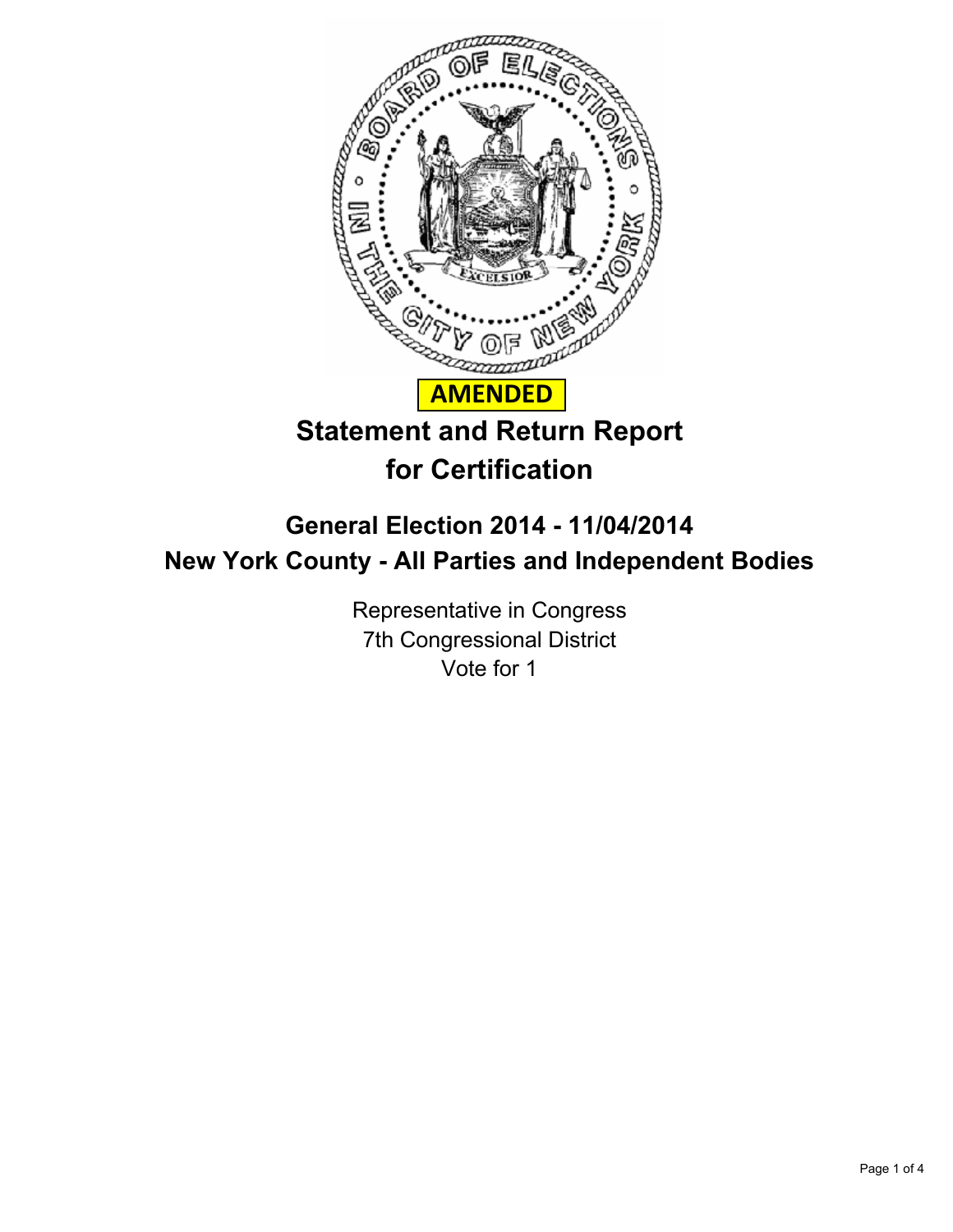

## **Assembly District 65**

| <b>PUBLIC COUNTER</b>                                    | 7,864          |
|----------------------------------------------------------|----------------|
| <b>EMERGENCY</b>                                         | 1              |
| <b>ABSENTEE/MILITARY</b>                                 | 158            |
| <b>FEDERAL</b>                                           | 53             |
| <b>AFFIDAVIT</b>                                         | 110            |
| <b>Total Ballots</b>                                     | 8,186          |
| Less - Inapplicable Federal/Special Presidential Ballots | 0              |
| <b>Total Applicable Ballots</b>                          | 8,186          |
| NYDIA M. VELAZQUEZ (DEMOCRATIC)                          | 5,550          |
| JOSE LUIS FERNANDEZ (REPUBLICAN)                         | 871            |
| ALLAN E. ROMAGUERA (CONSERVATIVE)                        | 131            |
| NYDIA M. VELAZQUEZ (WORKING FAMILIES)                    | 723            |
| <b>GHEN KIMBALL (WRITE-IN)</b>                           | 1              |
| KATE GILBERT (WRITE-IN)                                  | 1              |
| MARC RAPFOGEL (WRITE-IN)                                 | 1              |
| MICHAEL GLASS (WRITE-IN)                                 | 1              |
| NEELESH SHAH (WRITE-IN)                                  | $\overline{2}$ |
| SAL FRAGLIOSSI (WRITE-IN)                                | 1              |
| UNATTRIBUTABLE WRITE-IN (WRITE-IN)                       | 5              |
| <b>WILLIAM CLINTON (WRITE-IN)</b>                        | 1              |
| <b>Total Votes</b>                                       | 7,288          |
| Unrecorded                                               | 898            |

#### **Assembly District 66**

| <b>PUBLIC COUNTER</b>                                    | 4              |
|----------------------------------------------------------|----------------|
| <b>EMERGENCY</b>                                         | 0              |
| ABSENTEE/MILITARY                                        | 0              |
| <b>FEDERAL</b>                                           |                |
| AFFIDAVIT                                                | 0              |
| <b>Total Ballots</b>                                     | 5              |
| Less - Inapplicable Federal/Special Presidential Ballots | 0              |
| <b>Total Applicable Ballots</b>                          | 5              |
| NYDIA M. VELAZQUEZ (DEMOCRATIC)                          | 3              |
| <b>JOSE LUIS FERNANDEZ (REPUBLICAN)</b>                  | 0              |
| ALLAN E. ROMAGUERA (CONSERVATIVE)                        | 0              |
| NYDIA M. VELAZQUEZ (WORKING FAMILIES)                    | $\overline{2}$ |
| <b>Total Votes</b>                                       | 5              |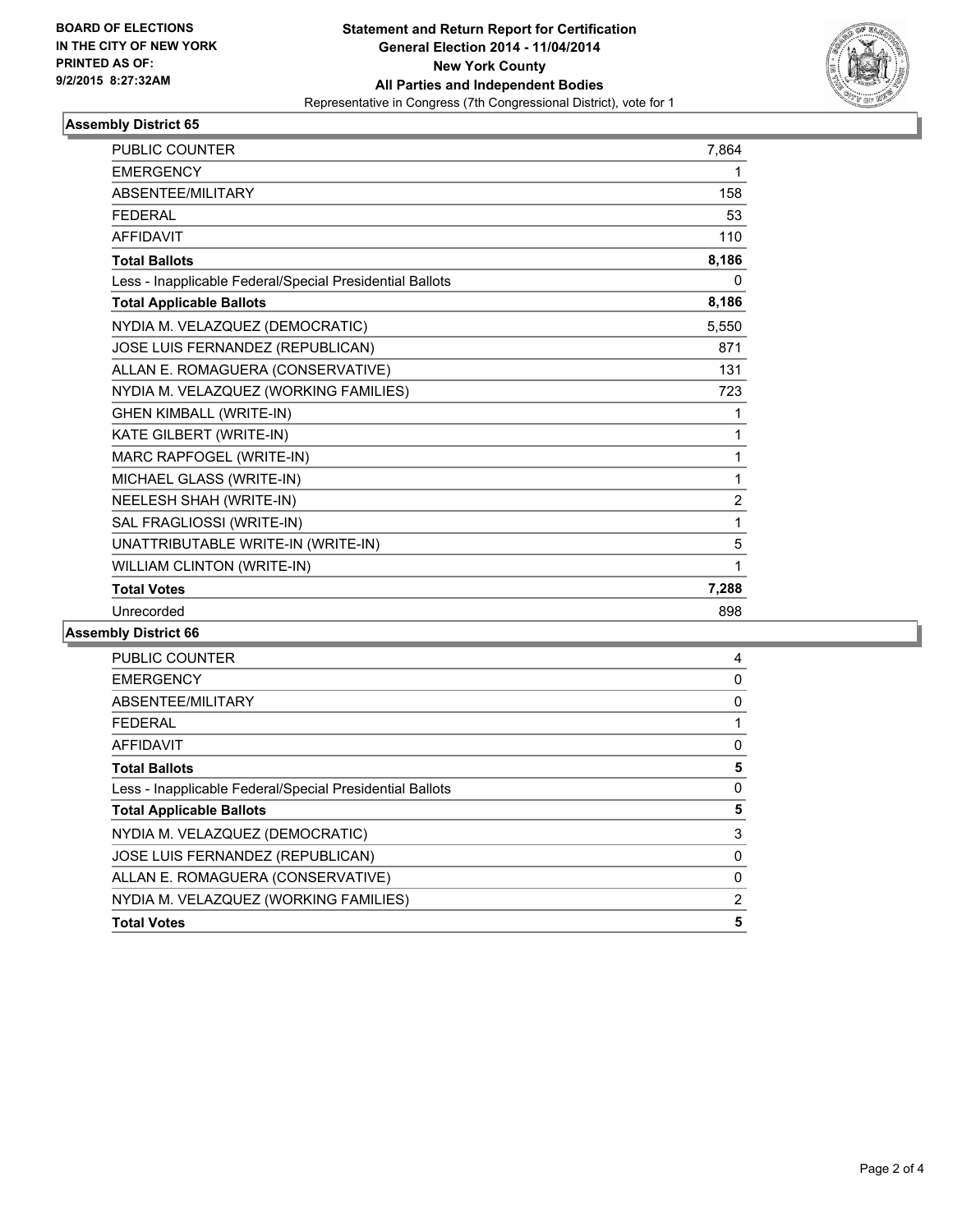

## **Assembly District 74**

| PUBLIC COUNTER                                           | 2,046          |
|----------------------------------------------------------|----------------|
| <b>EMERGENCY</b>                                         | 0              |
| <b>ABSENTEE/MILITARY</b>                                 | 30             |
| FEDERAL                                                  | 3              |
| <b>AFFIDAVIT</b>                                         | 28             |
| <b>Total Ballots</b>                                     | 2,107          |
| Less - Inapplicable Federal/Special Presidential Ballots | 0              |
| <b>Total Applicable Ballots</b>                          | 2,107          |
| NYDIA M. VELAZQUEZ (DEMOCRATIC)                          | 1,675          |
| JOSE LUIS FERNANDEZ (REPUBLICAN)                         | 117            |
| ALLAN E. ROMAGUERA (CONSERVATIVE)                        | 25             |
| NYDIA M. VELAZQUEZ (WORKING FAMILIES)                    | 79             |
| JANET SIBORIUM (WRITE-IN)                                | $\overline{2}$ |
| <b>Total Votes</b>                                       | 1,898          |
| Unrecorded                                               | 209            |